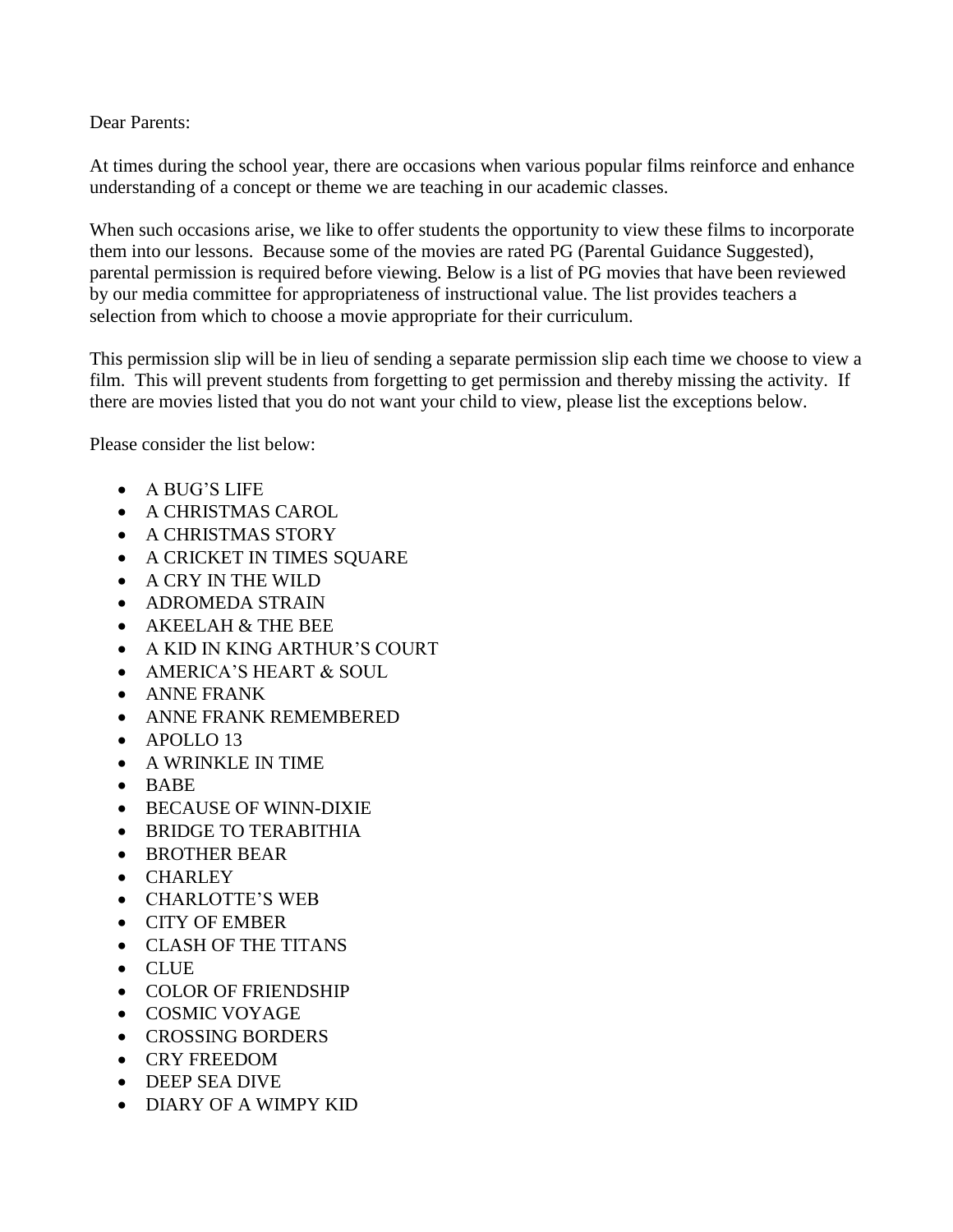- DIARY OF A WIMPY KID: DOG DAYS
- DIARY OF A WIMPY KID: RODERICK RULES
- DOLPHIN TALE
- EMPIRE OF THE SUN
- FANTASTIC VOYAGE
- FINDING NEVERLAND
- FIVE HUNDRED NATIONS
- FOOD, INC.
- FOREIGN LETTERS
- FROM THE EARTH TO THE MOON (PARTS  $1, 7, 8, \& 9$ )
- GANDHI
- GET A CLUE!
- GETTYSBURG
- GIFTED HANDS: THE BEN CARSON STORY
- GOD GREW TIRED OF US
- GONE WITH THE WIND
- HIDDEN FIGURES
- HIDING PLACE
- HOLES
- HOMEWARD BOUND I & II
- HOW THE GRINCH STOLE CHRISTMAS (DR. SEUSS)
- HUGO
- I AM THE CHEESE
- INDIAN IN THE CUPBOARD
- IRON WILL
- $\bullet$  I.Q.
- IT'S A WONDERFUL LIFE
- KILLING LINCOLN
- LEGEND OF THE GUARDIANS: THE OWLS OF GA'HOOLE
- LIFE OF PI
- LIKE STARS ON EARTH
- $\bullet$  LORAX
- MASTERPIECE THEATRE: THE DIARY OF ANNE FRANK
- MIRACLE
- MIRACLE AT MIDNIGHT
- MIRROR, MIRROR
- MULAN
- MURDERS IN THE RUE MORGUE
- MUSIC OF THE HEART
- NATIONAL TREASURE
- NIGHT AT THE MUSEUM
- NIGHT CROSSING
- OCTOBER SKY
- OSMOSIS JONES
- PATTON (OMIT SOLILIQUY AT BEGINNING)
- PERCY JACKSON AND THE OLYMPIANS: THE LIGHTNING THIEF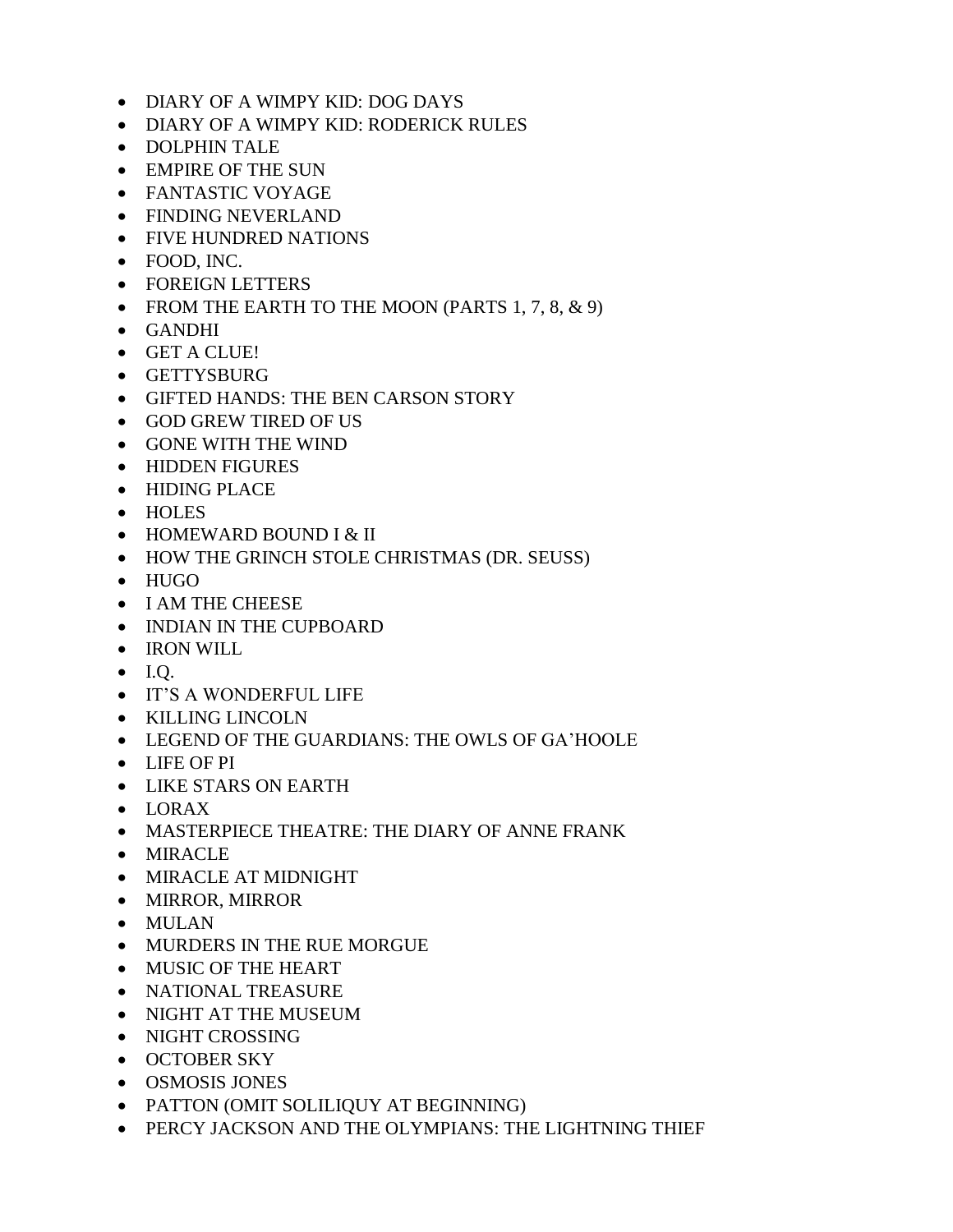- POLAR EXPRESS
- PRANCER
- RABBIT-PROOF FENCE
- RADIO
- REAR WINDOW
- REMEMBER THE TITANS
- RIKKI-TIKKI-TAVI
- ROBIN HOOD (ANIMATED CARTOON)
- THE RON CLARK STORY
- RUBY BRIDGES
- RUDY
- SECOND HAND LIONS
- SELMA, LORD SELMA
- SEPARATE, BUT EQUAL
- SIMON BURCH
- SPARE PARTS (DOCUMENTARY)
- STAND AND DELIVER
- THANKSGIVING PROMISE
- THE AMAZING PANDA ADVENTURE
- THE ATTIC: THE HIDING OF ANNE FRANK
- THE BOY WHO HARNESSED THE WIND
- THE CANTERVILLE GHOST
- THE CHILDREN'S MARCH
- THE COUNT OF MONTE CRISTO
- THE CROCODILE HUNTER: COLLISION COURSE
- THE DIARY OF ANNE FRANK
- THE EMPEROR'S NEW GROOVE
- THE GREAT GILLY HOPKINS
- THE HIDING PLACE
- THE HUNCHBACK OF NOTRE DAME
- THE JUNGLE BOOK
- THE LONG WALK HOME
- THE MOON-SPINNERS
- THE OUTSIDERS
- THE PRINCE OF EGYPT
- THE PRINCESS BRIDE
- THE SANTA CLAUS
- THE SCARLETT PIMPERNEL
- THE SWORD IN THE STONE
- THE TIME MACHINE
- THE TWILIGHT ZONE: THE MONSTERS ARE DUE ON MAPLE STREET (Episode 22)
- THE WITCHES
- THE WIZARD OF OZ
- TICKLE THE SKY
- TOM SAWYER
- TOY STORY